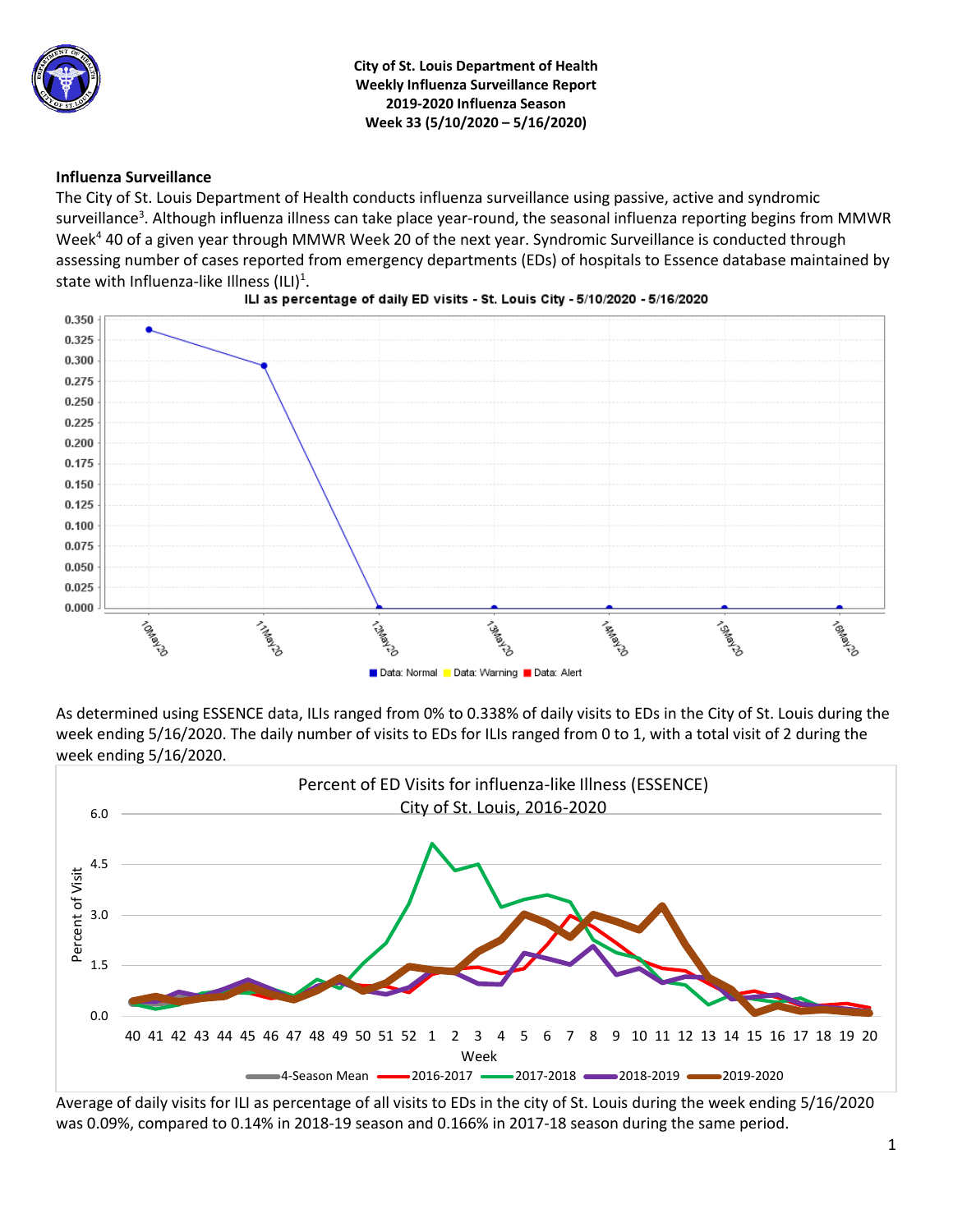

**City of St. Louis Department of Health Weekly Influenza Surveillance Report 2019-2020 Influenza Season Week 33 (5/10/2020 – 5/16/2020)**

Passive Surveillance is conducted through reporting of confirmed influenza cases<sup>2</sup> from various surveillance sites like hospitals, offices of healthcare providers, and laboratories. As of the current influenza season, for the week ending 5/16/2020, there have been 1113 cases of Influenza A and 1037 cases of Influenza B with a total of 2150 influenza cases from the City of St. Louis. Influenza A accounted for 52% of total influenza cases and influenza B accounted for 48% of total influenza cases. The data of the latest two weeks is provisional and is subject to change in the following weeks.

| <b>Influenza Type</b>       | Week 29<br>$(4/12/2020 -$<br>4/18/2020 | Week 30<br>$(4/19/2020 -$<br>4/25/2020 | Week 31<br>$(4/26/2020 -$<br>5/2/2020 | Week 32<br>$(5/3/2020 -$<br>5/9/2020 | Week 33<br>$(5/10/2020 -$<br>5/16/2020 | 2019-2020*<br>Season-to-Date | Percentage |
|-----------------------------|----------------------------------------|----------------------------------------|---------------------------------------|--------------------------------------|----------------------------------------|------------------------------|------------|
| Influenza A                 |                                        | 0                                      | 0                                     | 0                                    |                                        | 1113                         | 52%        |
| Influenza B                 |                                        | 0                                      | 0                                     | 0                                    |                                        | 1037                         | 48%        |
| Influenza unknown / Untyped | 0                                      |                                        |                                       | 0                                    |                                        |                              | 0%         |
| Total                       |                                        | 0                                      | 0                                     | 0                                    | 0                                      | 2150                         | 100%       |

# **Table 1: Number of Laboratory Positive Influenza Cases by Influenza Type**

# **Table 2: Number of Laboratory Confirmed Influenza Cases by Age Group**

| <b>Age Group</b> | Week 29<br>$(4/12/2020 -$<br>4/18/2020 | Week 30<br>$(4/19/2020 -$<br>4/25/2020 | Week 31<br>$(4/26/2020 -$<br>5/2/2020 | Week 32<br>$(5/3/2020 -$<br>5/9/2020 | Week 33<br>$(5/10/2020 -$<br>5/16/2020 | 2019-2020*<br>Season-to-Date |
|------------------|----------------------------------------|----------------------------------------|---------------------------------------|--------------------------------------|----------------------------------------|------------------------------|
| 0 to 4 years     | 0                                      | 0                                      | 0                                     | 0                                    | 0                                      | 440                          |
| 5 to 14 years    | 0                                      | 0                                      | 0                                     | 0                                    | $\Omega$                               | 451                          |
| 15 to 24 years   | 0                                      | 0                                      | 0                                     | 0                                    | 0                                      | 213                          |
| 25 to 49 years   | $\mathbf{1}$                           | 0                                      | 0                                     | 0                                    | $\Omega$                               | 629                          |
| 50 to 64 years   | $\mathbf 0$                            | 0                                      | 0                                     | 0                                    | $\Omega$                               | 277                          |
| 65+ years        | 0                                      | 0                                      | 0                                     | 0                                    | 0                                      | 140                          |
| <b>Total</b>     | 1                                      | 0                                      | 0                                     | 0                                    | O                                      | 2150                         |

### **Table 3: Number of Laboratory Confirmed Influenza Cases by Age Group and Type** For Cases Reported between 09/29/2019 and 5/16/2020

| <b>Age Group</b> | Type A |      | Type B |      | <b>Unknown Type</b> |   | <b>Total</b> |      |
|------------------|--------|------|--------|------|---------------------|---|--------------|------|
|                  | n      | %    | n      | %    | n                   | % | n.           | %    |
| 0 to 4 years     | 219    | 19.7 | 221    | 21.3 | 0                   | 0 | 440          | 20.5 |
| 5 to 14 years    | 137    | 12.3 | 314    | 30.3 | 0                   |   | 451          | 21.0 |
| 15 to 24 years   | 83     | 7.5  | 130    | 12.5 | 0                   |   | 213          | 9.9  |
| 25 to 49 years   | 332    | 29.8 | 297    | 28.6 | 0                   | 0 | 629          | 29.3 |
| 50 to 64 years   | 230    | 20.7 | 47     | 4.5  | 0                   |   | 277          | 12.9 |
| 65+ years        | 112    | 10.1 | 28     | 2.7  | 0                   |   | 140          | 6.5  |
| Total            | 1113   |      | 1037   |      |                     |   | 2150         |      |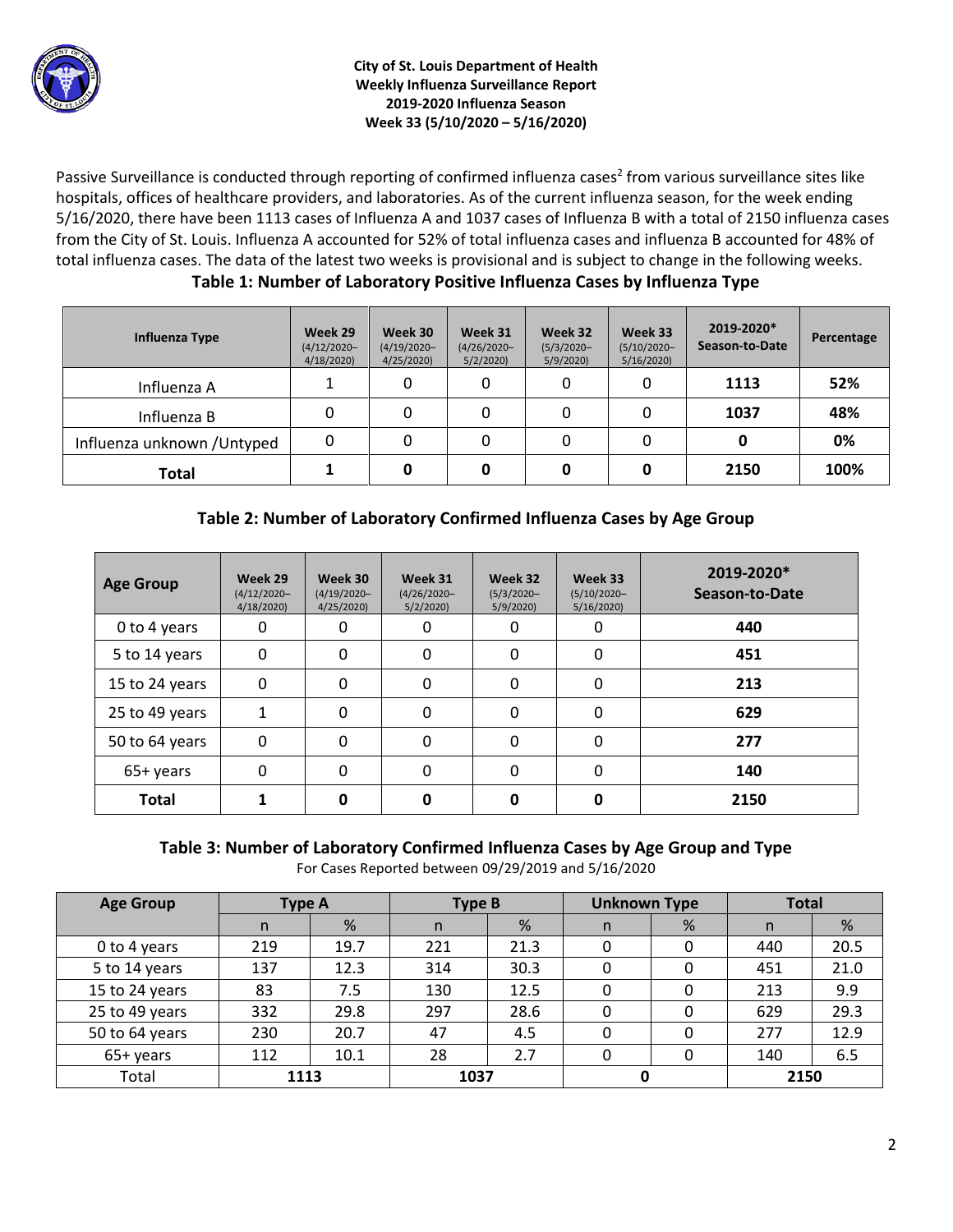



## **Table 4: Total Number of Laboratory Confirmed Influenza Cases Through Previous 4 Seasons**

### **City of St. Louis Influenza Outbreaks:**

During the week ending 5/16/2020, there have been two outbreaks of influenza reported to the City of St. Louis Department of Health. One of the outbreaks was in a daycare facility and the other outbreak was in a medical facility.